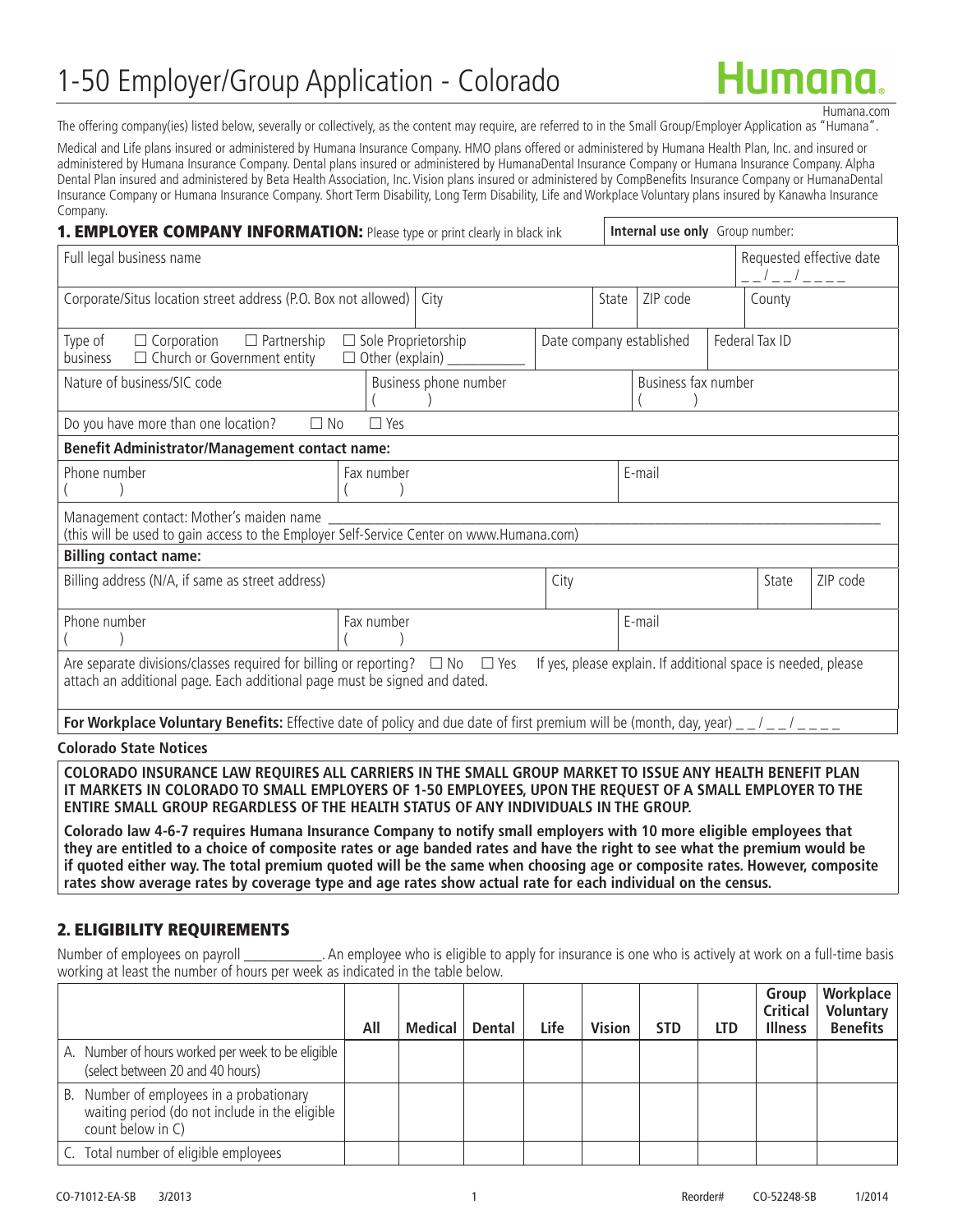# 2. **ELIGIBILITY REQUIREMENTS** (continued)

| As of the date of this application, list any employees currently disabled and not actively at work: (attach additional signed and dated pages, if<br>necessary)                                                                                                                                                                                                                                                                             |                                                                                                                                                                                                                                                                                                                                                     |                |                                               |               |                        |  |  |  |
|---------------------------------------------------------------------------------------------------------------------------------------------------------------------------------------------------------------------------------------------------------------------------------------------------------------------------------------------------------------------------------------------------------------------------------------------|-----------------------------------------------------------------------------------------------------------------------------------------------------------------------------------------------------------------------------------------------------------------------------------------------------------------------------------------------------|----------------|-----------------------------------------------|---------------|------------------------|--|--|--|
|                                                                                                                                                                                                                                                                                                                                                                                                                                             | <b>Probationary waiting period for eligible employees</b> $\Box$ 0 days $\Box$ 30 days $\Box$ 60 days $\Box$ 90 days $\Box$ Other (specify)<br>If you prefer months, please select "Other" and specify the number of months.<br>Medical probationary waiting period must not exceed 90 days. HMO plans requiring referrals must not exceed 60 days. |                |                                               |               |                        |  |  |  |
| Employee effective provision: (The employee termination date coincides with the effective date provision.)<br>$\Box$ First of month following probationary waiting period (required for HMO plans requiring referrals)<br>$\Box$ Immediately following probationary waiting period (required for 90 day probationary waiting period)                                                                                                        |                                                                                                                                                                                                                                                                                                                                                     |                |                                               |               |                        |  |  |  |
| <b>STD/LTD only</b> (Employee termination date is last day of employment.)<br>Waiting period: current employees $\Box$ Eligible on date of employment $\Box$ Eligible after active employment for $\Box$ days<br>Waiting period: rehired/new employees □ Eligible on date of employment □ Eligible after active employment for _____ days                                                                                                   |                                                                                                                                                                                                                                                                                                                                                     |                |                                               |               |                        |  |  |  |
| Do you want to exclude a class of employees? $\Box$ No $\Box$ Yes<br>If yes, check class to exclude: (Options vary by plan. Refer to the Underwriting Requirements for each plan.)                                                                                                                                                                                                                                                          |                                                                                                                                                                                                                                                                                                                                                     |                |                                               |               |                        |  |  |  |
| <b>Employee Eligibility by Class</b><br>According to Federal health care reform, an employer's group health plan cannot discriminate in favor of highly-compensated employees. Doing so<br>may result in a penalty. To avoid penalties, please review any class-based benefits with your legal or financial advisor to ensure your group health<br>plan does not favor highly compensated employees. (Excludes grandfathered health plans). |                                                                                                                                                                                                                                                                                                                                                     |                |                                               |               |                        |  |  |  |
| Has this group been insured by Humana within the last three years? $\square$ No $\square$ Yes<br>If yes, please provide prior group number and termination date:                                                                                                                                                                                                                                                                            |                                                                                                                                                                                                                                                                                                                                                     |                | the control of the control of the control     |               |                        |  |  |  |
| Is this a Collectively Bargained Plan? $\Box$ No $\Box$ Yes Name of Plan ____________<br>(Assigned by Employer for use in filing IRS form 5500)<br>Plan number                                                                                                                                                                                                                                                                              |                                                                                                                                                                                                                                                                                                                                                     |                |                                               |               |                        |  |  |  |
| Do you wish to offer Domestic Partner coverage?                                                                                                                                                                                                                                                                                                                                                                                             | $\Box$ No                                                                                                                                                                                                                                                                                                                                           | $\Box$ Yes     |                                               |               |                        |  |  |  |
| <b>Retiree information</b>                                                                                                                                                                                                                                                                                                                                                                                                                  |                                                                                                                                                                                                                                                                                                                                                     |                |                                               |               |                        |  |  |  |
| For groups 26+, are you offering coverage to retirees? $\Box$ No $\Box$ Yes If yes, required age _______<br>Minimum years of service _____                                                                                                                                                                                                                                                                                                  |                                                                                                                                                                                                                                                                                                                                                     |                |                                               |               |                        |  |  |  |
|                                                                                                                                                                                                                                                                                                                                                                                                                                             |                                                                                                                                                                                                                                                                                                                                                     |                |                                               |               |                        |  |  |  |
|                                                                                                                                                                                                                                                                                                                                                                                                                                             | All                                                                                                                                                                                                                                                                                                                                                 |                |                                               |               |                        |  |  |  |
| Number of current retirees to be covered                                                                                                                                                                                                                                                                                                                                                                                                    |                                                                                                                                                                                                                                                                                                                                                     | <b>Medical</b> | <b>Dental</b>                                 | <b>Vision</b> | Life (if applicable)   |  |  |  |
| Does this company have any subsidiaries or affiliates, or are there any other associated entities that are eligible to file a federal or state combined<br>tax return? $\Box$ No $\Box$ Yes If yes, enter information below:                                                                                                                                                                                                                |                                                                                                                                                                                                                                                                                                                                                     |                |                                               |               |                        |  |  |  |
|                                                                                                                                                                                                                                                                                                                                                                                                                                             |                                                                                                                                                                                                                                                                                                                                                     |                |                                               |               |                        |  |  |  |
| <b>Company name</b>                                                                                                                                                                                                                                                                                                                                                                                                                         |                                                                                                                                                                                                                                                                                                                                                     |                |                                               |               | <b>Total employees</b> |  |  |  |
|                                                                                                                                                                                                                                                                                                                                                                                                                                             |                                                                                                                                                                                                                                                                                                                                                     |                |                                               |               |                        |  |  |  |
|                                                                                                                                                                                                                                                                                                                                                                                                                                             |                                                                                                                                                                                                                                                                                                                                                     |                |                                               |               |                        |  |  |  |
| Short Term Disability, Long Term Disability, and Group Critical Illness only                                                                                                                                                                                                                                                                                                                                                                |                                                                                                                                                                                                                                                                                                                                                     |                |                                               |               |                        |  |  |  |
| Effective dates for changes in amounts of coverage                                                                                                                                                                                                                                                                                                                                                                                          |                                                                                                                                                                                                                                                                                                                                                     |                | Effective first day of month following change |               | <b>Other</b>           |  |  |  |
| Increases/decreases due to change in class                                                                                                                                                                                                                                                                                                                                                                                                  |                                                                                                                                                                                                                                                                                                                                                     |                |                                               |               |                        |  |  |  |
| Increases/decreases requested by employee                                                                                                                                                                                                                                                                                                                                                                                                   |                                                                                                                                                                                                                                                                                                                                                     |                | $\Box$                                        |               |                        |  |  |  |
| Increases (with Evidence of Insurability) requested by employee                                                                                                                                                                                                                                                                                                                                                                             |                                                                                                                                                                                                                                                                                                                                                     |                | $\overline{\phantom{a}}$                      |               |                        |  |  |  |
| Decreases due to age                                                                                                                                                                                                                                                                                                                                                                                                                        |                                                                                                                                                                                                                                                                                                                                                     |                | П                                             |               |                        |  |  |  |
| Evidence of Insurability required if amount of coverage applied for exceeds amounts below:                                                                                                                                                                                                                                                                                                                                                  |                                                                                                                                                                                                                                                                                                                                                     |                |                                               |               |                        |  |  |  |
| Class 1                                                                                                                                                                                                                                                                                                                                                                                                                                     | Class 2                                                                                                                                                                                                                                                                                                                                             |                |                                               | Class 1       | Class <sub>2</sub>     |  |  |  |
| \$<br>Employee STD                                                                                                                                                                                                                                                                                                                                                                                                                          | \$                                                                                                                                                                                                                                                                                                                                                  |                | Basic group critical illness                  | \$            | \$                     |  |  |  |
| $\overline{\mathsf{S}}$<br>Employee LTD                                                                                                                                                                                                                                                                                                                                                                                                     | \$                                                                                                                                                                                                                                                                                                                                                  |                | Buy-up group critical illness                 |               |                        |  |  |  |
| □ Special requests: Check box and attach signed additional sheet or letter, if custom dating, face amounts, etc. are desired.                                                                                                                                                                                                                                                                                                               |                                                                                                                                                                                                                                                                                                                                                     |                |                                               |               |                        |  |  |  |
|                                                                                                                                                                                                                                                                                                                                                                                                                                             |                                                                                                                                                                                                                                                                                                                                                     |                |                                               |               |                        |  |  |  |
| W-2 Services Option (Please choose one)<br>$\Box$ Option 1: Withhold state and federal income taxes, and the employee's portion of FICA. Prepare and file W-2 forms.                                                                                                                                                                                                                                                                        |                                                                                                                                                                                                                                                                                                                                                     |                |                                               |               |                        |  |  |  |
| $\Box$ Option 2: Withhold federal income taxes, and the employee's portion of FICA. Applicant waives W-2 forms services.                                                                                                                                                                                                                                                                                                                    |                                                                                                                                                                                                                                                                                                                                                     |                |                                               |               |                        |  |  |  |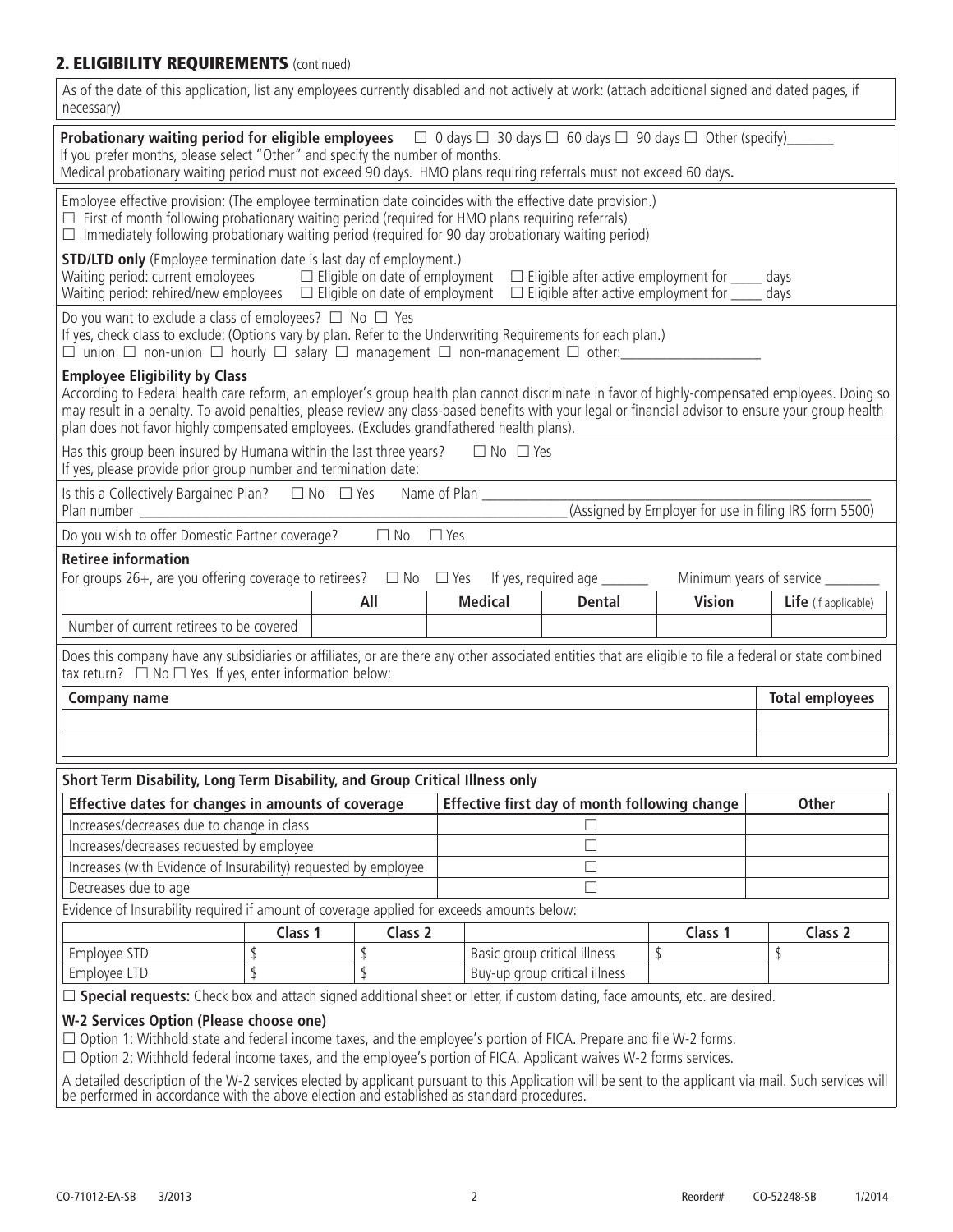#### 3. COBRA/STATE CONTINUATION

| Is your group subject to:<br><b>State Continuation</b><br>COBRA<br>$\Box$ Yes<br>$\Box$ Yes<br>$\Box$ No<br>No.                                                                                                                                    |                                       |            |            |                                 |                 |  |  |  |
|----------------------------------------------------------------------------------------------------------------------------------------------------------------------------------------------------------------------------------------------------|---------------------------------------|------------|------------|---------------------------------|-----------------|--|--|--|
| Number of existing COBRA participants                                                                                                                                                                                                              | Medical:                              | Dental:    |            | Vision:                         |                 |  |  |  |
| How many in COBRA election period                                                                                                                                                                                                                  | Medical:                              | Dental:    |            | Vision:                         |                 |  |  |  |
| Are any present or former employees/dependents currently on or eligible to elect COBRA/State Continuation?<br>$\Box$ No $\Box$ Yes<br>If yes, enter information below. Attach additional signed and dated sheets (reorder CO-52247), if necessary. |                                       |            |            |                                 |                 |  |  |  |
|                                                                                                                                                                                                                                                    | Qualifying event (e.g. termination of | Qualifying |            | <b>COBRA/State Continuation</b> |                 |  |  |  |
| Name of applicant                                                                                                                                                                                                                                  | employment, divorce, etc.)            |            | event date | Start date                      | <b>End date</b> |  |  |  |
|                                                                                                                                                                                                                                                    |                                       |            |            |                                 |                 |  |  |  |
|                                                                                                                                                                                                                                                    |                                       |            |            |                                 |                 |  |  |  |

# 4. EMPLOYER CONTRIBUTION(S)

(Medical only) Do you as an employer currently fund any of the plan deductible for the employees?  $\Box$  No  $\Box$  Yes If yes, indicate amount funded  $\frac{1}{2}$ 

(STD and LTD only) Are employer contributions taxed in employee's paycheck?  $\Box$  No  $\Box$  Yes

| Coverage -<br>Employer's contribution for:<br>(Indicate \$ or % amount) | Medical | <b>Dental</b> | <b>Vision</b> | Life | Voluntary<br>Life | <b>STD</b> | <b>LTD</b> | Workplace<br><b>Voluntary</b><br><b>Benefits</b> | Spending<br>Account |
|-------------------------------------------------------------------------|---------|---------------|---------------|------|-------------------|------------|------------|--------------------------------------------------|---------------------|
| Employee                                                                |         |               |               |      |                   |            |            |                                                  |                     |
| Employee/spouse**                                                       |         |               |               |      |                   | N/A        | N/A        |                                                  |                     |
| Employee/child                                                          |         |               |               |      |                   | N/A        | N/A        |                                                  |                     |
| Family                                                                  |         |               |               |      |                   | N/A        | N/A        |                                                  |                     |

\*\*Spouse also includes partner of a civil union

#### 5. PRIOR/CURRENT CARRIER INFORMATION

|                                                                                                                                                                                                           |                                                                | <b>Medical</b>               | <b>Dental</b>        | Life                 | <b>Vision</b>                                                               | <b>STD</b>               | <b>LTD</b>           |  |  |
|-----------------------------------------------------------------------------------------------------------------------------------------------------------------------------------------------------------|----------------------------------------------------------------|------------------------------|----------------------|----------------------|-----------------------------------------------------------------------------|--------------------------|----------------------|--|--|
| Is this group transferring from another group carrier?                                                                                                                                                    |                                                                | $\Box$ No $\Box$ Yes         | $\Box$ No $\Box$ Yes | $\Box$ No $\Box$ Yes | $\Box$ No $\Box$ Yes                                                        | $\Box$ No $\Box$ Yes     | $\Box$ No $\Box$ Yes |  |  |
| If yes, provide carrier name                                                                                                                                                                              |                                                                |                              |                      |                      |                                                                             |                          |                      |  |  |
| Proposed termination date                                                                                                                                                                                 |                                                                |                              |                      |                      |                                                                             |                          |                      |  |  |
| <b>Dental only:</b> Did prior dental coverage include orthodontia? $\Box$ No $\Box$ Yes                                                                                                                   |                                                                |                              |                      |                      |                                                                             |                          |                      |  |  |
| For Workplace Voluntary Benefits - Existing coverage available to employees<br>Coverage termination date<br>$\Box$ Individual $\Box$ Group<br>Coverage termination date<br>$\Box$ Individual $\Box$ Group |                                                                |                              |                      |                      |                                                                             |                          |                      |  |  |
| (For Medical only)                                                                                                                                                                                        |                                                                | Group's renewal date:        |                      |                      |                                                                             |                          |                      |  |  |
| <b>Current carrier rates</b>                                                                                                                                                                              | Employee \$                                                    | Spouse** \$                  |                      | Child(ren) $$$       |                                                                             | Family \$                |                      |  |  |
| Plan design                                                                                                                                                                                               |                                                                | Office visit copay \$        |                      |                      |                                                                             | Per confinement copay \$ |                      |  |  |
| Coinsurance In _______% Out _______%                                                                                                                                                                      |                                                                |                              |                      |                      | Deductible In _______% Out_______%   Out-of-pocket In _______% Out _______% |                          |                      |  |  |
| Emergency room copay \$                                                                                                                                                                                   |                                                                | Prescription drug benefit \$ |                      |                      |                                                                             |                          |                      |  |  |
| <b>Renewal rates</b>                                                                                                                                                                                      | Employee \$                                                    | Spouse** \$                  |                      | Child(ren) $$$       |                                                                             | Family \$                |                      |  |  |
|                                                                                                                                                                                                           | How many medical carriers have you had in the past five years? |                              |                      |                      |                                                                             |                          |                      |  |  |

\*\*Spouse also includes partner of a civil union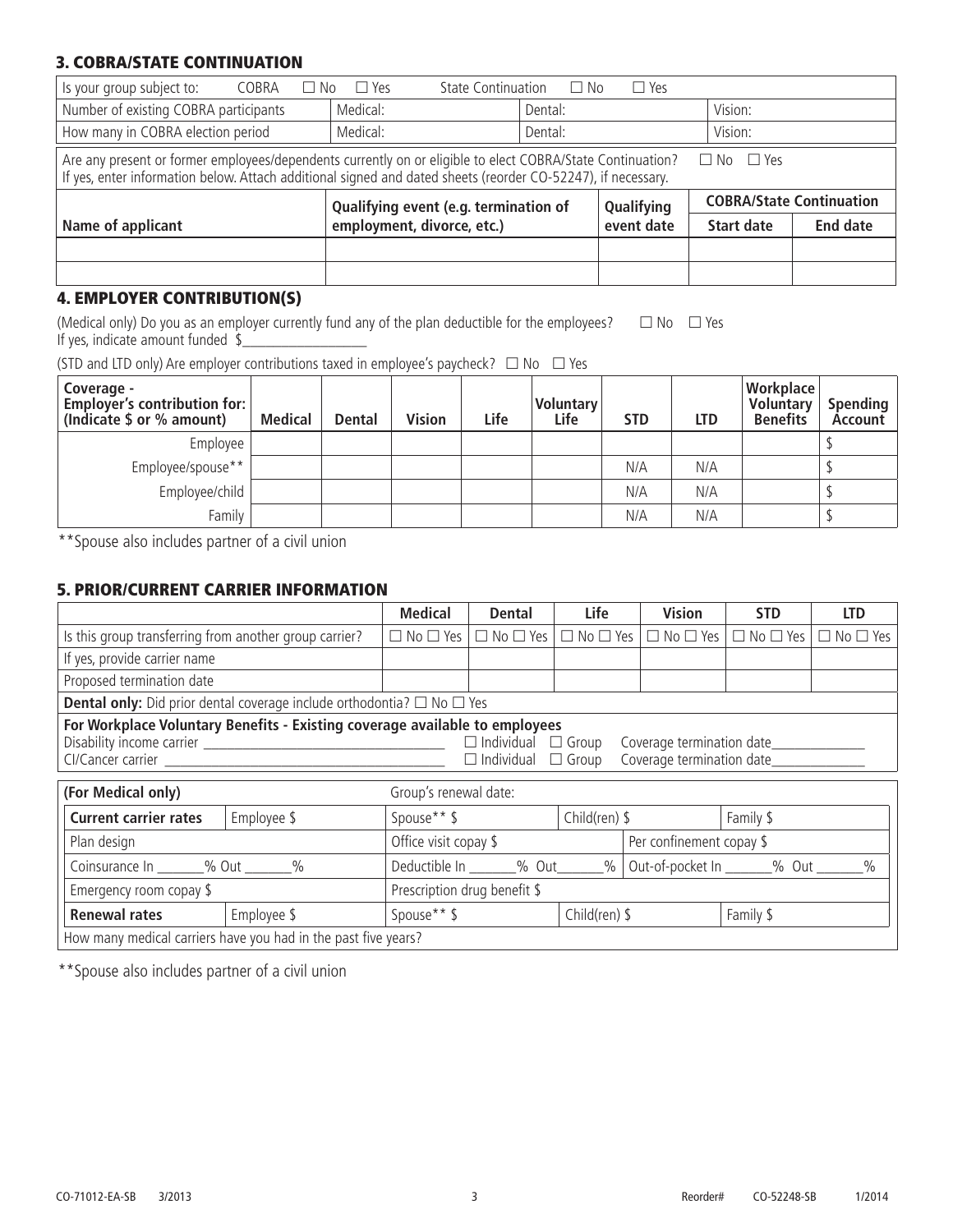6. PRODUCT SELECTION - To complete this section, please refer to the Underwriting Requirements (reorder CO-52347). Please refer to your quote for the plan's name. Also review the Regulatory Pre-enrollment Disclosure Guide with your agent, broker, or producer.

#### a. MEDICAL PLANS

|                                                                   | Plan 1          |     |               |     |               | Plan <sub>2</sub> |   |               |        |      | Plan 3  |        |               |     |               |
|-------------------------------------------------------------------|-----------------|-----|---------------|-----|---------------|-------------------|---|---------------|--------|------|---------|--------|---------------|-----|---------------|
| Plan name<br>(as shown in your proposal)                          |                 |     |               |     |               |                   |   |               |        |      |         |        |               |     |               |
| Office/Specialist copay (if applicable)   \$                      |                 |     | \$            |     |               |                   |   | <sup>\$</sup> |        |      |         |        |               |     |               |
| Coinsurance                                                       | $\ln$           |     | $\%$<br>/ Out |     | $\frac{0}{0}$ | $\ln$             |   | $\%$<br>/ Out |        | $\%$ | In      |        | $\%$<br>' Out |     | $\frac{0}{0}$ |
| Deductible                                                        | In <sub>5</sub> |     | / Out \$      |     |               | In $$$            |   | / Out \$      |        |      | $ln$ \$ |        | Out \$        |     |               |
| Out-of-pocket limit                                               | In <sub>5</sub> |     | / Out \$      |     |               | In $$$            |   | / Out \$      |        |      | In $$$  |        | Out $$$       |     |               |
| Prescription drug/Retail card<br>(Level 1 / 2 / 3 / 4 / 5)        |                 | /\$ | $/$ \$        |     | $\frac{0}{0}$ | \$                | / | /\$           |        | $\%$ | S       | $/$ \$ | /             |     | $\%$          |
| Prescription drug/Retail card -<br>RxImpact (Group A / B / C / D) |                 | /\$ | $/$ \$        | /\$ |               | S                 | / | /\$           | $/$ \$ |      | \$      | $/$ \$ | /\$           | /\$ |               |
| Network name                                                      |                 |     |               |     |               |                   |   |               |        |      |         |        |               |     |               |

**Additional riders:** Please refer to your proposal for rider availability with plan selected.

|                             | Plan 1    |            | Plan <sub>2</sub> |            | Plan 3 |            |
|-----------------------------|-----------|------------|-------------------|------------|--------|------------|
| Deductible Carryover Credit | □ No      | $\Box$ Yes | ⊐ No              | $\Box$ Yes | No     | $\Box$ Yes |
| Supplemental Accident       | $\Box$ No | $\Box$ Yes | ⊐ No              | $\Box$ Yes | ∩ No   | $\Box$ Yes |
| Employee Assistance Program | □ No      | $\Box$ Yes | ⊐ No              | $\Box$ Yes | No.    | ⊃ Υρς      |
| Other:                      | ∩ No      | 7 Yes      | ∐ No              | ∩ Yes      | No.    | ∩ Yes      |

**Workers' Compensation** (applicable for Medical plans all group sizes) Do you wish to have 24-hour coverage for employees not covered by Workers' Compensation?  $\Box$  No  $\Box$  Yes If yes, name(s):

# **b. DENTAL PLANS** (all group sizes)

|                                              | Plan 1                                                                                             | Plan 2                                                                                    |
|----------------------------------------------|----------------------------------------------------------------------------------------------------|-------------------------------------------------------------------------------------------|
| <b>Plan name</b> (as shown on your proposal) |                                                                                                    |                                                                                           |
| Funding type                                 | $\Box$ Voluntary<br>$\Box$ Employer sponsored                                                      | $\Box$ Voluntary<br>$\Box$ Employer sponsored                                             |
| Coinsurance                                  | $\ln \frac{9}{2}$ / /<br>Out %                                                                     | $\ln \frac{9}{6}$ / /<br>Out $\_\_\%$                                                     |
| Deductible                                   | $ln$ \$<br>Out \$                                                                                  | In $$$<br>Out \$                                                                          |
| Annual maximum                               | \$                                                                                                 | \$                                                                                        |
| Preventive services deductible options       | $\Box$ Apply deductible $\Box$ Waive deductible                                                    | $\Box$ Apply deductible $\Box$ Waive deductible                                           |
| Periodontic/Endodontic options               | $\Box$ Basic<br>$\Box$ Major                                                                       | $\Box$ Basic<br>$\Box$ Major                                                              |
| Composite fillings for molars                | $\Box$ Yes<br>$\square$ No                                                                         | $\Box$ No<br>$\Box$ Yes                                                                   |
| Implant coverage                             | $\Box$ No<br>$\Box$ Yes                                                                            | $\Box$ No<br>$\Box$ Yes                                                                   |
| Orthodontia options                          | $\Box$ Child only: lifetime ortho max $\frac{1}{2}$<br>$\Box$ Adult & child: lifetime ortho max \$ | $\Box$ Child only: lifetime ortho max \$ ______<br>□ Adult & child: lifetime ortho max \$ |
| Out of network reimbursement options         | $\Box$ Max allowable fee $\Box$ In-network fee schedule                                            | $\Box$ Max allowable fee $\Box$ In-network fee schedule                                   |
| Oral Surgery Covered in Basic                | $\Box$ No<br>$\Box$ Yes                                                                            | $\Box$ Yes<br>$\Box$ No                                                                   |
| Open Enrollment                              | $\square$ No<br>$\Box$ Yes                                                                         |                                                                                           |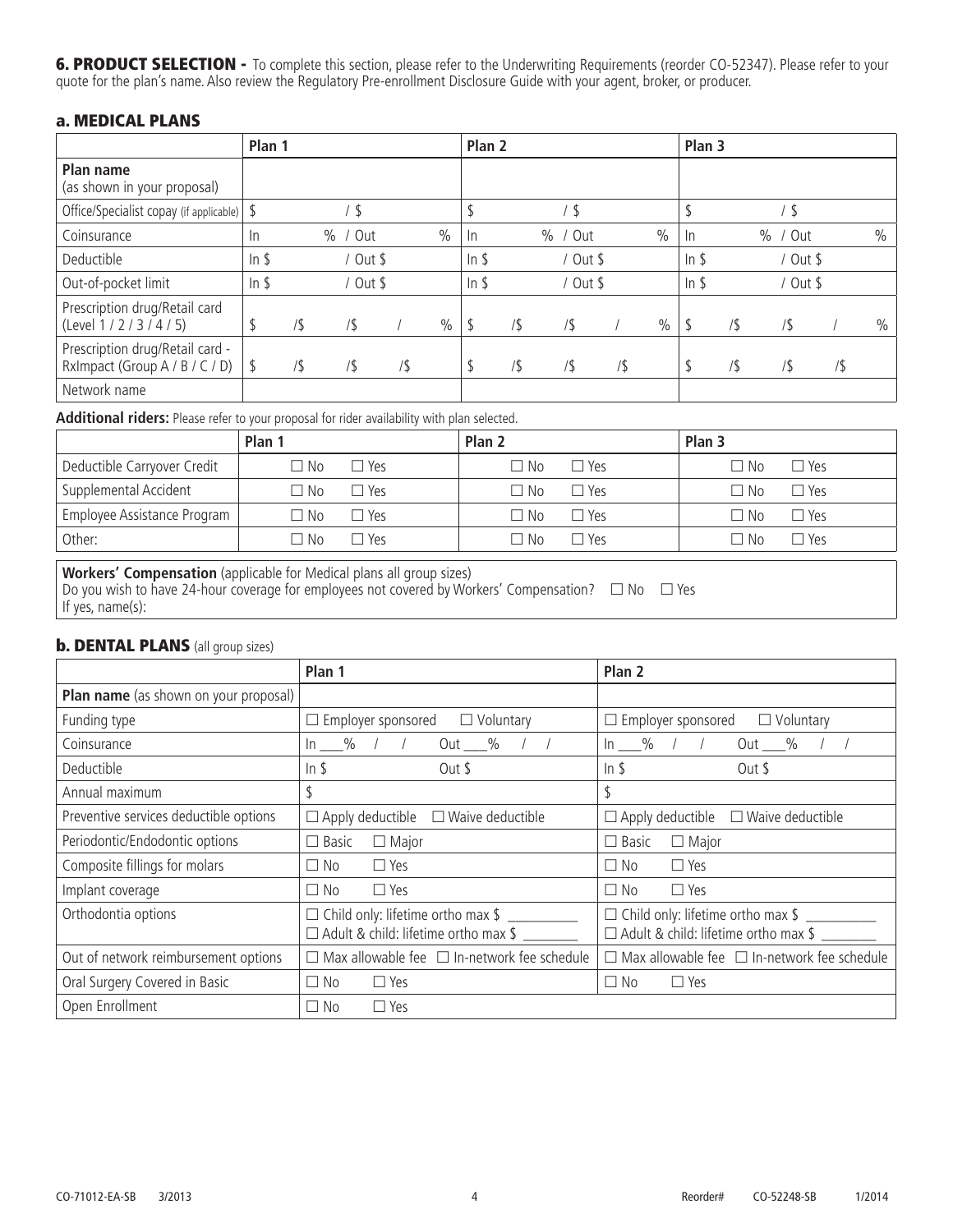#### c. LIFE - Please refer to your proposal

|                            | <b>Basic Life</b>     | <b>Basic Employee Life and AD&amp;D</b> $\Box$ No $\Box$ Yes                                                                                                                  |                                                                                           |                          |                                                                                                                                                                                                                                                                                      |
|----------------------------|-----------------------|-------------------------------------------------------------------------------------------------------------------------------------------------------------------------------|-------------------------------------------------------------------------------------------|--------------------------|--------------------------------------------------------------------------------------------------------------------------------------------------------------------------------------------------------------------------------------------------------------------------------------|
| $\Box$<br>$\Box$<br>$\Box$ |                       | Flat amount—indicate level: \$<br>Maximum benefit \$                                                                                                                          |                                                                                           |                          | Salary plan—options are .5x to 7x salary (in .5 increments), rounded to the next highest \$1,000. Indicate salary level: ___________ x salary<br>Class schedule-no more than 2.5 times between the classes and 10 times between the lowest and highest class (complete table below). |
|                            |                       | Class   Description                                                                                                                                                           |                                                                                           |                          | <b>Choose Flat Amount or Salary Level</b><br>(Must match for all classes)                                                                                                                                                                                                            |
|                            | 1.                    |                                                                                                                                                                               |                                                                                           |                          |                                                                                                                                                                                                                                                                                      |
|                            | 2.                    |                                                                                                                                                                               | the control of the control of the control of the control of the control of the control of |                          |                                                                                                                                                                                                                                                                                      |
|                            | 3.                    |                                                                                                                                                                               |                                                                                           |                          |                                                                                                                                                                                                                                                                                      |
|                            | 4.                    |                                                                                                                                                                               |                                                                                           |                          |                                                                                                                                                                                                                                                                                      |
|                            |                       | <b>Rate Guarantee</b> $\Box$ 2 Year $\Box$ 3 Year<br>Age Reduction (Refer to your proposal) Schedule 1 ___________<br>Basic and Voluntary Age Reduction schedules must match. |                                                                                           |                          |                                                                                                                                                                                                                                                                                      |
|                            |                       | <b>Basic Dependent Life</b><br>$\Box$ No<br>If yes, indicate volume amount                                                                                                    | $\Box$ Yes                                                                                |                          |                                                                                                                                                                                                                                                                                      |
|                            |                       | Birth through 14 Days No Benefit                                                                                                                                              |                                                                                           |                          | $\Box$ Spouse** \$20,000; Dependent Age 6 Months to 26 Years \$5,000, Dependent Age 15 Days to 6 Months \$1,000,                                                                                                                                                                     |
|                            |                       | Spouse** \$10,000; Dependent Age 6 Months to 26 Years \$2,500, Dependent Age 15 Days to 6 Months \$500,<br>Birth through 14 Days No Benefit                                   |                                                                                           |                          |                                                                                                                                                                                                                                                                                      |
|                            |                       | Spouse** \$5,000;<br>Birth through 14 Days No Benefit                                                                                                                         |                                                                                           |                          | Dependent Age 6 Months to 26 Years \$1,000, Dependent Age 15 Days to 6 Months \$500,                                                                                                                                                                                                 |
|                            |                       | Birth through 14 days No Benefit                                                                                                                                              |                                                                                           |                          | Spouse** \$20,000; Dependent Age 6 Months to 26 Years \$10,000, Dependent Age 15 Days to 6 Months, \$500,                                                                                                                                                                            |
|                            |                       | Spouse** \$10,000;<br>Birth through 14 Days No Benefit                                                                                                                        |                                                                                           |                          | Dependent Age 6 Months to 26 Years \$5,000, Dependent Age 15 Days to 6 Months \$500,                                                                                                                                                                                                 |
|                            |                       | Birth through 14 Days No Benefit                                                                                                                                              |                                                                                           |                          | □ Spouse** \$10,000; Dependent Age 6 Months to 26 Years \$10,000, Dependent Age 15 Days to 6 Months \$500,                                                                                                                                                                           |
|                            |                       | ** Spouse also includes partner of a civil union                                                                                                                              |                                                                                           |                          |                                                                                                                                                                                                                                                                                      |
|                            | <b>Voluntary Life</b> | <b>Voluntary Employee Life</b><br>If yes, do you want to select AD&D?<br>Flat amount-indicate level: \$                                                                       | $\square$ No<br>$\square$ No                                                              | $\Box$ Yes<br>$\Box$ Yes |                                                                                                                                                                                                                                                                                      |
|                            |                       | $\Box$ Minimum amount \$<br>Maximum benefit \$                                                                                                                                |                                                                                           |                          |                                                                                                                                                                                                                                                                                      |
|                            |                       | <b>Voluntary Dependent Life</b><br>(Only available if Employee Voluntary Life is chosen)                                                                                      | $\Box$ No                                                                                 | $\Box$ Yes               |                                                                                                                                                                                                                                                                                      |
|                            |                       | <b>Dependent Child Voluntary Amount</b>                                                                                                                                       | $\Box$ \$5,000                                                                            | $\Box$ \$10,000          |                                                                                                                                                                                                                                                                                      |
|                            | <b>Rate Guarantee</b> | $\Box$ 2 Year $\Box$ 3 Year<br>Age Reduction (Refer to your proposal)                                                                                                         | Schedule 1                                                                                |                          |                                                                                                                                                                                                                                                                                      |
|                            |                       | Basic and Voluntary Age Reduction schedules must match.<br>Portability of coverage (Applicable to Voluntary Life only)                                                        |                                                                                           |                          | Groups 1-100: Included (Unless mandated by state)                                                                                                                                                                                                                                    |

# d. VISION PLANS (all group sizes)

Plan name (as shown on your proposal)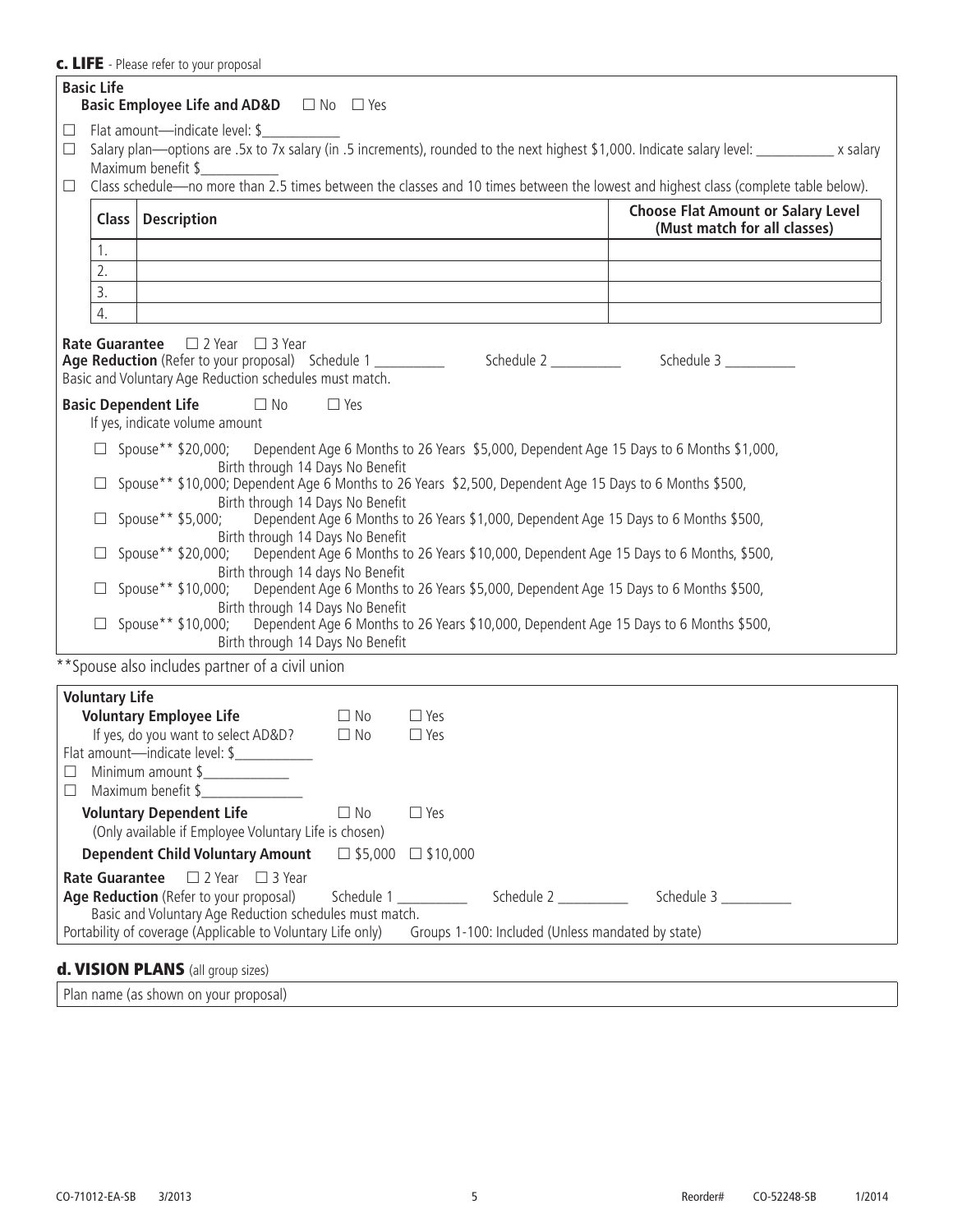#### e. SHORT TERM DISABILITY (group sizes 2-9). Attach additional signed and dated sheets (reorder CO-52336), if necessary.

|                                            | Name of Class 1                                 | Name of Class 2                                 |  |  |  |
|--------------------------------------------|-------------------------------------------------|-------------------------------------------------|--|--|--|
| Funding type                               | $\Box$ Contributory $\Box$ Non-contributory     | $\Box$ Contributory $\Box$ Non-contributory     |  |  |  |
| Benefit schedule (select one)              | $\Box$ 60% $\Box$ Flat amount \$                | $\Box$ 60% $\Box$ Flat amount \$                |  |  |  |
| Weekly benefit minimum                     | \$25.00                                         | \$25.00                                         |  |  |  |
| Weekly benefit maximum                     |                                                 |                                                 |  |  |  |
| Earnings definition                        | <b>Base Salary</b>                              | <b>Base Salary</b>                              |  |  |  |
| Duration weeks                             | $\Box$ 13 $\Box$ 26                             | $\square$ 26<br>13<br>П                         |  |  |  |
| Elimination period (accident/<br>sickness) | $\Box$ 1/8 $\Box$ 8/8 $\Box$ 15/15 $\Box$ 30/30 | $\Box$ 1/8 $\Box$ 8/8 $\Box$ 15/15 $\Box$ 30/30 |  |  |  |
| Pre-existing limitation                    | $\blacksquare$ 3/12                             | $\blacksquare$ 3/12                             |  |  |  |
| Rate quarantee                             | 2 Years                                         | 2 Years                                         |  |  |  |

f. LONG TERM DISABILITY (group sizes 2-9). Attach additional signed and dated sheets (reorder CO-52336), if necessary.

|                                                 | Name of Class 1                                | Name of Class 2                                |
|-------------------------------------------------|------------------------------------------------|------------------------------------------------|
| Funding type                                    | $\Box$ Non-contributory<br>$\Box$ Contributory | $\Box$ Non-contributory<br>$\Box$ Contributory |
| Benefit schedule (select one)                   | $\blacksquare$ 60%                             | $\blacksquare$ 60%                             |
| Monthly benefit minimum                         | Greater of \$100 or 10% of monthly income loss | Greater of \$100 or 10% of monthly income loss |
| Monthly benefit maximum                         |                                                | S                                              |
| Duration                                        | $\Box$ 5 Years<br>$\Box$ SSNRA                 | $\Box$ 5 Years<br>$\Box$ SSNRA                 |
| Elimination period                              | Days: $\Box$ 90<br>$\Box$ 180                  | Days: $\Box$ 90<br>$\Box$ 180                  |
| Definition of disability                        | Year own occupation: $\Box$ 2                  | Year own occupation: $\blacksquare$ 2          |
| Pre-existing limitation                         | $\blacksquare$ 12/24                           | 12/24                                          |
| Mental health and substance<br>abuse limitation | 24-month outpatient                            | 24-month outpatient                            |
| Rate quarantee                                  | 2 Years                                        | 2 Years                                        |
| Survivor income benefit                         | 3 month gross lump sum                         | 3 month gross lump sum                         |

g. SHORT TERM DISABILITY (group sizes 10+) Attach additional signed and dated sheets (reorder CO-52336), if necessary.

| Name of Class 1                        |                                                                                                                       |
|----------------------------------------|-----------------------------------------------------------------------------------------------------------------------|
| Funding type                           | $\Box$ Contributory $\Box$ Non-contributory<br>$\Box$ Voluntary                                                       |
| Benefit schedule (select one)          | $\Box$ Flat amount \$ $\_\_\_\_\_\_\_\_\_\_\_\_\$<br>$\Box$ 60% $\Box$ 66.67%<br>□ 50%                                |
| Weekly benefit minimum                 | \$25.00                                                                                                               |
| Weekly benefit maximum                 | \$                                                                                                                    |
| Earnings definition                    | <b>Base Salary</b>                                                                                                    |
| Duration weeks                         | $\Box$ 13<br>$\Box$ 52<br>$\Box$ 26<br>$\Box \hspace{0.1cm} \text{Other} \hspace{0.05cm} \underline{\hspace{0.05cm}}$ |
| Elimination period (Accident/Sickness) | $\boxed{\Box 30/30}$<br>$\Box$ 15/15<br>$\Box$ 1/8<br>$\Box$ 8/8                                                      |
| Pre-existing limitation                | $\Box$ None $\Box$ 3/12                                                                                               |
| Rate guarantee                         | $\Box$ 1 Year $\Box$ 2 Years                                                                                          |
| Name of Class 2                        |                                                                                                                       |
| Funding type                           | $\Box$ Contributory $\Box$ Non-contributory<br>$\Box$ Voluntary                                                       |
| Benefit schedule (select one)          | □ 50%<br>$\Box$ 60% $\Box$ 66.67%                                                                                     |
| Weekly benefit minimum                 | \$25.00                                                                                                               |
| Weekly benefit maximum                 | \$                                                                                                                    |
| Earnings definition                    | <b>Base Salary</b>                                                                                                    |
| Duration weeks                         | $\square$ 26<br>$\Box$ 52<br>$\Box$ 13<br>$\Box \text{ Other} \underline{\hspace{1cm}}$                               |
| Elimination period (Accident/Sickness) | $\Box$ 1/8<br>$\Box$ 8/8<br>$\Box$ 15/15<br>$\Box$ 30/30                                                              |
| Pre-existing limitation                | $\Box$ 6/12<br>$\Box$ None<br>$\Box$ 3/12                                                                             |
| Rate quarantee                         | $\Box$ 1 Year $\Box$ 2 Years                                                                                          |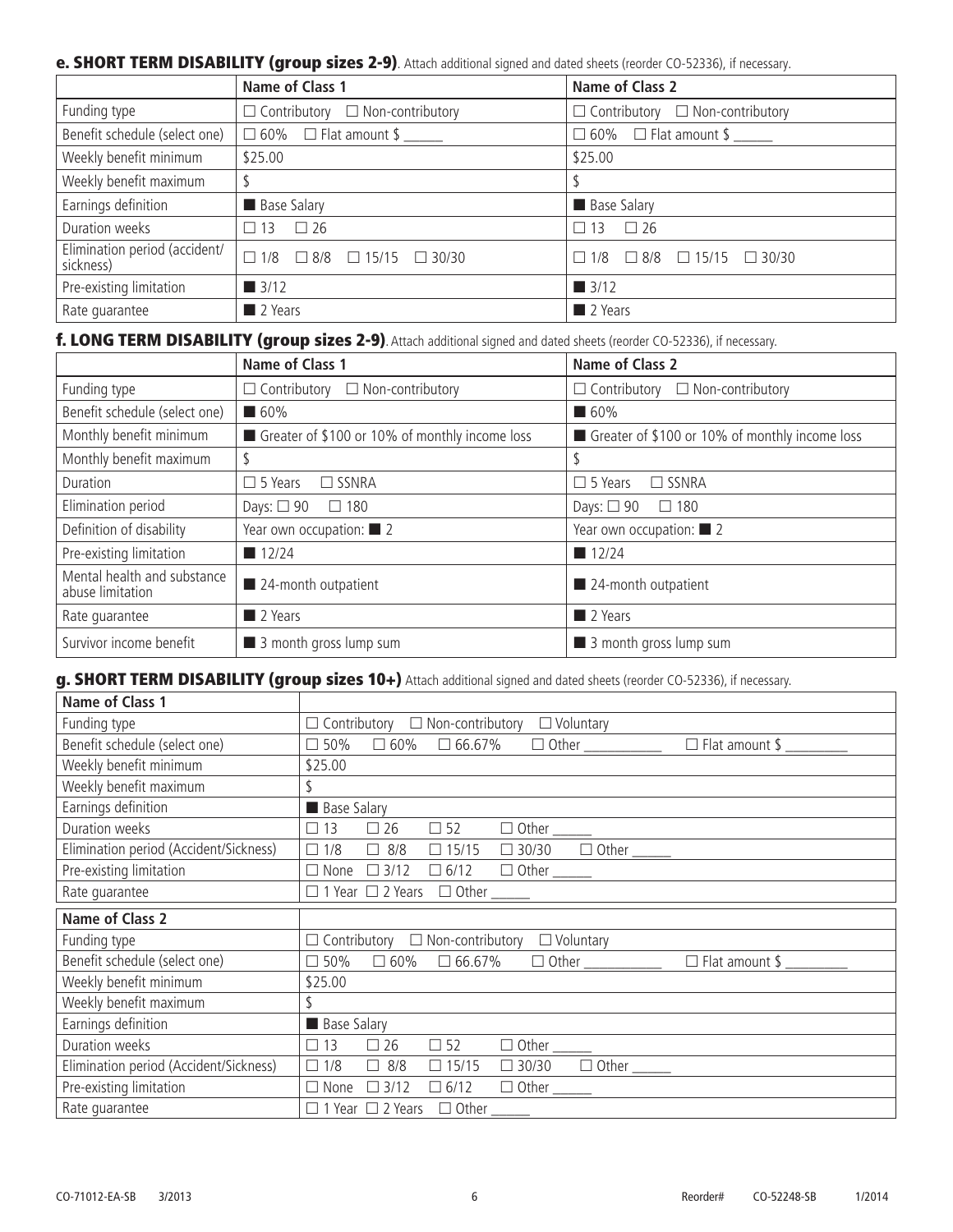# h. LONG TERM DISABILITY (group sizes 10+) Attach additional signed and dated sheets (reorderCO-52336), if necessary.

| Name of Class 1                                 |                                                                                                  |
|-------------------------------------------------|--------------------------------------------------------------------------------------------------|
| Funding type                                    | $\Box$ Contributory $\Box$ Non-contributory $\Box$ Voluntary                                     |
| Benefit schedule (select one)                   | $\Box$ 50% $\Box$ 60% $\Box$ 66.67% $\Box$ Other _______                                         |
| Monthly benefit minimum                         | Greater of \$100 or 10% of Monthly Income Loss                                                   |
| Monthly benefit maximum                         |                                                                                                  |
| Earnings definition                             | <b>Base Salary</b>                                                                               |
| Duration                                        | $\Box$ 2 Years $\Box$ 5 Years $\Box$ SSNRA $\Box$ Other ______                                   |
| Elimination period                              | Days: □ 30 □ 60 □ 90 □ 180 □ Other _____                                                         |
| Definition of disability                        | Year own occupation: $\Box$ 2 $\Box$ 3 $\Box$ to age 65 $\Box$ Other ______                      |
| Pre-existing limitation                         | $\Box$ 3/3/12 $\Box$ 6/6/12 $\Box$ 12/12/24 $\Box$ 3/6/12 $\Box$ 6/6/24 $\Box$ Other             |
| Mental health and substance<br>abuse limitation | $\Box$ 24-month outpatient $\Box$ 12-month outpatient $\Box$ Other                               |
| Waiting period: current employees               | $\Box$ Eligible on date of employment<br>$\Box$ Eligible after active employment for ______ days |
| Waiting period: rehired/new employees           | $\Box$ Eligible on date of employment<br>$\Box$ Eligible after active employment for days        |
| Rate quarantee                                  | $\Box$ 1 Year $\Box$ 2 Years $\Box$ Other                                                        |

| Name of Class 2                                 |                                                                                         |
|-------------------------------------------------|-----------------------------------------------------------------------------------------|
| Funding type                                    | $\Box$ Contributory $\Box$ Non-contributory $\Box$ Voluntary                            |
| Benefit schedule (select one)                   | $\Box$ 50% $\Box$ 60% $\Box$ 66.67% $\Box$ Other ________                               |
| Monthly benefit minimum                         | Greater of \$100 or 10% of Monthly Income Loss                                          |
| Monthly benefit maximum                         |                                                                                         |
| Earnings definition                             | <b>Base Salary</b>                                                                      |
| Duration                                        | $\Box$ 2 Years $\Box$ 5 Years $\Box$ SSNRA $\Box$ Other ______                          |
| Elimination period                              | Days: $□ 30 □ 60 □ 90 □ 180 □ 0$ ther ______                                            |
| Definition of disability                        | Year own occupation: $\Box$ 2 $\Box$ 3 $\Box$ to age 65 $\Box$ Other ______             |
| Pre-existing limitation                         | $\Box 3/3/12 \quad \Box 6/6/12 \quad \Box 12/12/24 \quad \Box 3/6/12 \quad \Box 6/6/24$ |
| Mental health and substance<br>abuse limitation | $\Box$ 24-month outpatient $\Box$ 12-month outpatient $\Box$ Other                      |
| Rate Guarantee                                  | $\Box$ 1 Year $\Box$ 2 Years $\Box$ Other                                               |

**Additional benefits**: Please refer to your proposal for additional benefits available with plan selected. Attach additional signed and dated sheets (reorder CO-52336), if necessary.

| Cost of living adjustment (3%) |                                                             | $\Box$ No $\Box$ Yes If Yes, $\blacksquare$ lesser of 3% or 1/2 CPI, select number of adjustments $\Box$ 5<br>$\Box$ 10 |  |  |  |
|--------------------------------|-------------------------------------------------------------|-------------------------------------------------------------------------------------------------------------------------|--|--|--|
| Activities of daily living     |                                                             | $\Box$ No $\Box$ Yes If Yes, select additional maximum amount $\Box$ 10% $\Box$ 20% $\Box$ 30% $\Box$ 40%               |  |  |  |
| Business income protection     |                                                             | $\Box$ No $\Box$ Yes If Yes, 25% to \$5,000                                                                             |  |  |  |
| Special conditions limitiation |                                                             | $\Box$ No $\Box$ Yes If Yes, 24 months                                                                                  |  |  |  |
| Survivor income benefit        | $\Box$ 3-month gross lump sum $\Box$ 6-month gross lump sum |                                                                                                                         |  |  |  |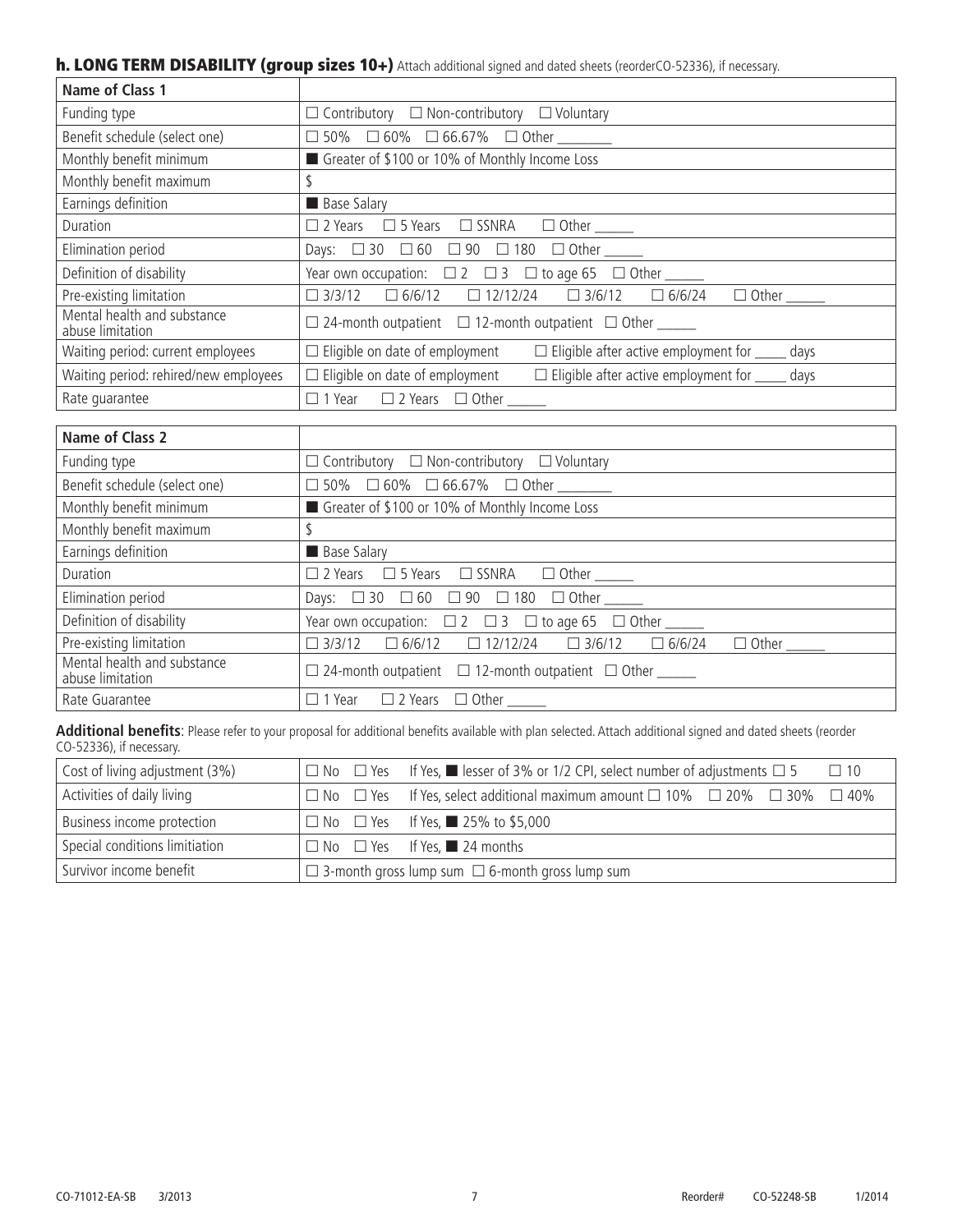# **i. WORKPLACE VOLUNTARY BENEFITS** (all group sizes)

| <b>DISABILITY INCOME PLUS</b><br>Plan design<br>$\Box$ Benefits are provided in conjunction with an HSA plan<br>$\Box$ No $\Box$ Yes<br>$\Box$ Benefits will be offered in conjunction with an IRS-qualified pre-tax plan                                                                                                                                                                                                                                                                                                                              |                                                                                                                                                                                          |                                                                                                                                                                                                |                                                        |                                                            |                                                                                                                                                             |                                                  |                                                                                   |
|--------------------------------------------------------------------------------------------------------------------------------------------------------------------------------------------------------------------------------------------------------------------------------------------------------------------------------------------------------------------------------------------------------------------------------------------------------------------------------------------------------------------------------------------------------|------------------------------------------------------------------------------------------------------------------------------------------------------------------------------------------|------------------------------------------------------------------------------------------------------------------------------------------------------------------------------------------------|--------------------------------------------------------|------------------------------------------------------------|-------------------------------------------------------------------------------------------------------------------------------------------------------------|--------------------------------------------------|-----------------------------------------------------------------------------------|
| Benefit period (select all that apply)<br>Elimination period (select all that apply)                                                                                                                                                                                                                                                                                                                                                                                                                                                                   |                                                                                                                                                                                          | $\Box$ 3 Months $\Box$ 6 Months<br>$\Box$ 0/7<br>$\Box$ 7/7<br>$\Box$ 90/90                                                                                                                    | $\Box$ 180/180                                         | $\Box$ 1 Year<br>$\Box$ 0/14<br>$\Box$ 365/365             | $\Box$ 2 Years<br>$\Box$ 14/14                                                                                                                              | $\Box$ 3 Years<br>$\Box$ 30/30                   | $\Box$ 60/60                                                                      |
|                                                                                                                                                                                                                                                                                                                                                                                                                                                                                                                                                        | <b>Optional Benefits - Employer Selectable</b> □ Loss of work                                                                                                                            | $\Box$ Mental, nervous, alcohol and drug abuse $\Box$ Portability<br>$\Box$ Sickness elimination period waiver<br>(available only if 7- or 14-day elimination period is selected for sickness) |                                                        | $\Box$ 24-hour coverage                                    |                                                                                                                                                             | $\Box$ Takeover                                  |                                                                                   |
|                                                                                                                                                                                                                                                                                                                                                                                                                                                                                                                                                        | <b>Optional Benefits - Employee Selectable</b> □ COBRA benefit                                                                                                                           |                                                                                                                                                                                                |                                                        | $\Box$ Physical Therapy                                    |                                                                                                                                                             | $\Box$ ICU/CCU                                   |                                                                                   |
| $\Box$ Disability Income Advantage<br><b>Optional Riders</b>                                                                                                                                                                                                                                                                                                                                                                                                                                                                                           | Base Benefit period (select all that apply)<br>Elimination period (select all that apply)                                                                                                | $\Box$ 3 Month<br>$\Box$ 0/7<br>$\Box$ 180/180<br>$\square$ 24-hour coverage<br>$\Box$ COBRA                                                                                                   | $\Box$ 6 Month<br>$\Box$ 7/7<br>$\Box$ 365/365         | $\Box$ 1 Year<br>$\Box$ 0/14                               | $\Box$ 2 Year<br>$\Box$ 14/14<br>$\Box$ Hospital confinement<br>□ Limited mental health/Emotional disease<br>(only available with EP 0/14, 14/14, or 30/30) | $\Box$ 3 Year<br>$\Box$ 30/30<br>$\Box$ Takeover | □ 90/90                                                                           |
| $\Box$ Income Protector (Non-Occ)<br><b>Optional Riders</b>                                                                                                                                                                                                                                                                                                                                                                                                                                                                                            | Elimination Period (select all that apply)<br>Benefit Period (select all that apply)                                                                                                     | $\Box$ 0/7<br>$\Box$ 7/7<br>$\Box$ 90 Day<br>$\Box$ Emergency Accident                                                                                                                         | $\square$ 6 Month                                      | $\Box$ 0/14<br>$\Box$ 1 Year<br>$\Box$ Outpatient Sickness | $\Box$ 14/14<br>$\Box$ 2 Year                                                                                                                               | $\Box$ 30/30<br>$\Box$ Hospital Indemnity        | $\Box$ 90/90<br>$\Box$ 180/180                                                    |
| <b>ACCIDENT</b>                                                                                                                                                                                                                                                                                                                                                                                                                                                                                                                                        | $\Box$ Trust<br>$\Box$ Group<br>$\Box$ Benefits will be offered in conjunction with an IRS-qualified pre-tax plan                                                                        | $\Box$ Individual                                                                                                                                                                              |                                                        | <b>Base Plan</b> $\Box$ Level 1 $\Box$ Level 2             | $\Box$ Level 3                                                                                                                                              | $\Box$ Level 4                                   |                                                                                   |
| <b>Optional Riders</b><br>(May not be<br>available<br>with all plans.)                                                                                                                                                                                                                                                                                                                                                                                                                                                                                 | $\Box$ Hospital Intensive Care (per day)<br>$\Box$ Fracture and dislocation<br>$\Box$ Accident total disability (elimination period)<br>$\Box$ On-the-job coverage $\Box$ Travel/Lodging |                                                                                                                                                                                                | $\square$ \$150<br>$\Box$ 1 Day<br>$\Box$ Loss of work | $\square$ \$300<br>$\Box$ 7 Days                           | $\square$ \$450<br>$\Box$ 14 Days                                                                                                                           | $\square$ \$600<br>$\Box$ 30 Days                | $\square$ \$900                                                                   |
| <b>CRITICAL ILLNESS</b>                                                                                                                                                                                                                                                                                                                                                                                                                                                                                                                                | $\Box$ No<br>$\Box$ Yes                                                                                                                                                                  | Plan design                                                                                                                                                                                    |                                                        |                                                            | $\Box$ Benefits are provided in conjunction with an HSA plan                                                                                                |                                                  | $\Box$ Benefits will be offered in conjunction with an IRS-qualified pre-tax plan |
| <b>Coverage choices</b>                                                                                                                                                                                                                                                                                                                                                                                                                                                                                                                                |                                                                                                                                                                                          | $\Box$ Vascular                                                                                                                                                                                | $\Box$ Cancer                                          |                                                            |                                                                                                                                                             |                                                  | $\Box$ Other critical illnesses 50 or 100% of face amount                         |
|                                                                                                                                                                                                                                                                                                                                                                                                                                                                                                                                                        | Optional Benefits - Employer Selectable □ Benefit recurrence □ Loss of work □ Takeover                                                                                                   |                                                                                                                                                                                                |                                                        |                                                            |                                                                                                                                                             |                                                  |                                                                                   |
|                                                                                                                                                                                                                                                                                                                                                                                                                                                                                                                                                        | Optional Benefits - Employee Selectable □ Health screening benefit \$<br>□ Automatic benefit increase                                                                                    |                                                                                                                                                                                                |                                                        |                                                            |                                                                                                                                                             |                                                  |                                                                                   |
| <b>CRITICAL LIFE</b>                                                                                                                                                                                                                                                                                                                                                                                                                                                                                                                                   | $\Box$ No $\Box$ Yes<br>Optional Benefits - Employer Selectable $\Box$ Waiver of premium                                                                                                 | <b>Plan design</b> $\Box$ 10 Year<br>$\Box$ Additional benefit increase $\Box$ Accelerated living benefit - critical illness _____%<br>$\Box$ Accidental death and loss of sight dismemberment |                                                        | $\Box$ 20 Year<br>$\Box$ Loss of work                      |                                                                                                                                                             | $\Box$ Takeover                                  |                                                                                   |
| □ Group Lump Sum Cancer<br>$\Box$ Cancer Expense<br><b>CANCER</b><br>$\Box$ Benefits will be offered in conjunction with an IRS-qualified pre-tax plan<br><b>Optional Riders - Cancer Expense</b><br>$\Box$ Hospital indemnity $\Box$ Lump sum first diagnosis<br>Optional Benefits - Group Lump Sum Cancer Employer selectable $\Box$ Benefit recurrence<br>$\Box$ Loss of work<br>$\Box$ Takeover benefit<br><b>Optional Benefits - Group Lump Sum Cancer Employee selectable</b><br>$\Box$ Health Screening \$<br>$\Box$ Automatic benefit increase |                                                                                                                                                                                          |                                                                                                                                                                                                |                                                        |                                                            |                                                                                                                                                             |                                                  |                                                                                   |
| <b>WHOLE LIFE</b><br><b>Optional Riders</b>                                                                                                                                                                                                                                                                                                                                                                                                                                                                                                            | $\Box$ Whole Life 65<br>$\Box$ Waiver of premium<br>$\Box$ Employee Term to Age 65                                                                                                       | $\Box$ Whole Life 99<br>$\Box$ AD&D                                                                                                                                                            | $\Box$ Loss of work                                    |                                                            | $\Box$ Automatic benefit increase                                                                                                                           |                                                  | $\Box$ Family Term                                                                |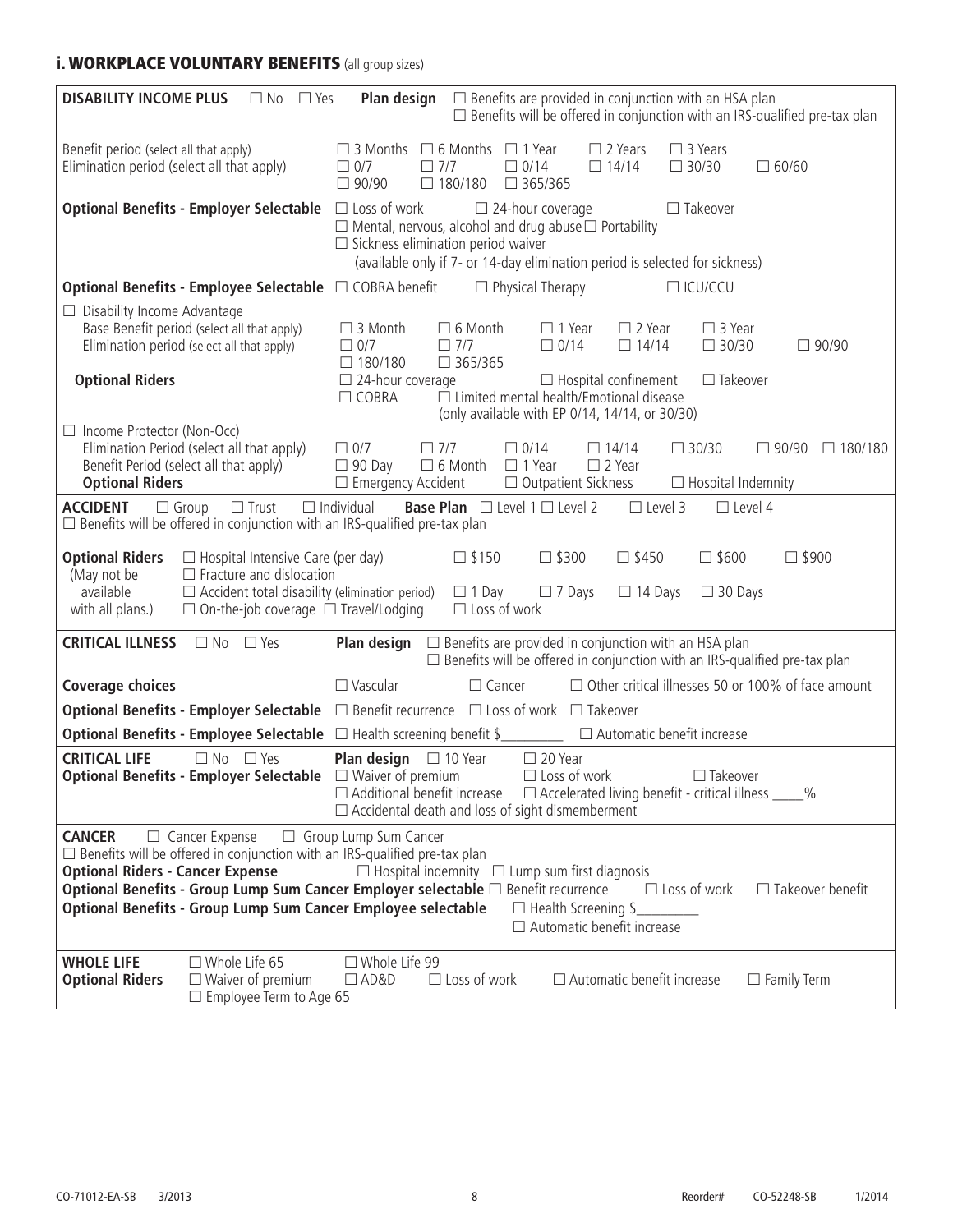### **i. WORKPLACE VOLUNTARY BENEFITS (continued)**

| <b>SUPPLEMENTAL HEALTH</b>                                                                                                                |           | $\Box$ No $\Box$ Yes $\Box$ Benefits will be offered in conjunction with an IRS-qualified pre-tax plan |                        |                                                           |                                                             |  |
|-------------------------------------------------------------------------------------------------------------------------------------------|-----------|--------------------------------------------------------------------------------------------------------|------------------------|-----------------------------------------------------------|-------------------------------------------------------------|--|
|                                                                                                                                           | Base plan | $\Box$ Plan A                                                                                          | $\Box$ Plan B          | $\Box$ Plan C                                             | $\Box$ Plan D                                               |  |
| Hospital Indemnity<br>Hospital First Occurrence                                                                                           |           | \$100/day<br>\$250/day                                                                                 | \$200/day<br>\$500/day | \$300/day<br>\$500/day (days 1-2)<br>\$750/day (days 3-4) | \$500/day<br>\$500/day (days 1-2)<br>\$1,000/day (days 3-4) |  |
| Optional benefits - Employer selectable                                                                                                   |           |                                                                                                        |                        |                                                           |                                                             |  |
| ICU/CCU/Burn Unit benefit<br>$\Box$                                                                                                       |           | \$100/day                                                                                              | \$200/day              | \$600/day                                                 | \$1,000/day                                                 |  |
| If multiple plans are selected and plan availability is limited by class, please list what class of employees are eligible for each plan. |           |                                                                                                        |                        |                                                           |                                                             |  |

### 7. THE FOLLOWING APPLIES TO ALL COMPANIES AND PLANS EXCEPT WORKPLACE VOLUNTARY BENEFITS

The companies listed on this Employer Group Application (EGA), severally or collectively as the context may require, are referred to in this EGA as we, us, and our.

In accordance with Section 503 of ERISA, as claims administrator we have authority to make decisions consistent with the terms of the Policy or Certificate regarding (1) eligibility for coverage; (2) paying claims for benefits; (3) interpretation of Policy or Certificate provisions; and (4)

# 8. THE FOLLOWING APPLIES TO ALL COMPANIES AND PLANS

You agree to make available your records which we determine are relevant to this EGA and group coverage for inspection by the Administrator, us, or our representative during your normal business hours.

If you fail to pay premium when due, coverage may be subject to termination as specified under the terms of the Policy or Certificate. You understand and agree that your coverage is renewed on a monthly basis subject to timely payment of premium. We reserve the right to change the premium rates on any premium due date, as permitted by applicable law. You will receive advance written notice.

For you to remain eligible for the Policy or Certificate, the eligibility,

resolution of factual questions relating to coverage and benefits.

You, the participating employer, policyholder, contractholder, or Certificate sponsor, intend to establish, sponsor, plan sponsor and endorse an employee benefit plan which will be governed by Employee Retirement Income Security Act of 1974 (ERISA). You are the ERISA plan administrator.

underwriting, participation, and contribution requirements must be maintained, for each respective coverage.

Failure to maintain the plan eligibility, underwriting, participation and contribution requirements will terminate your coverage under the Policy or Certificate.

We have the right to use information provided by you and any employee, dependent or individual to determine whether this EGA will be accepted or declined and to establish appropriate premiums. We will not use any health-related information to decline coverage to an employee, dependent or individual if this EGA is accepted. We will administer this in a non-discriminatory manner.